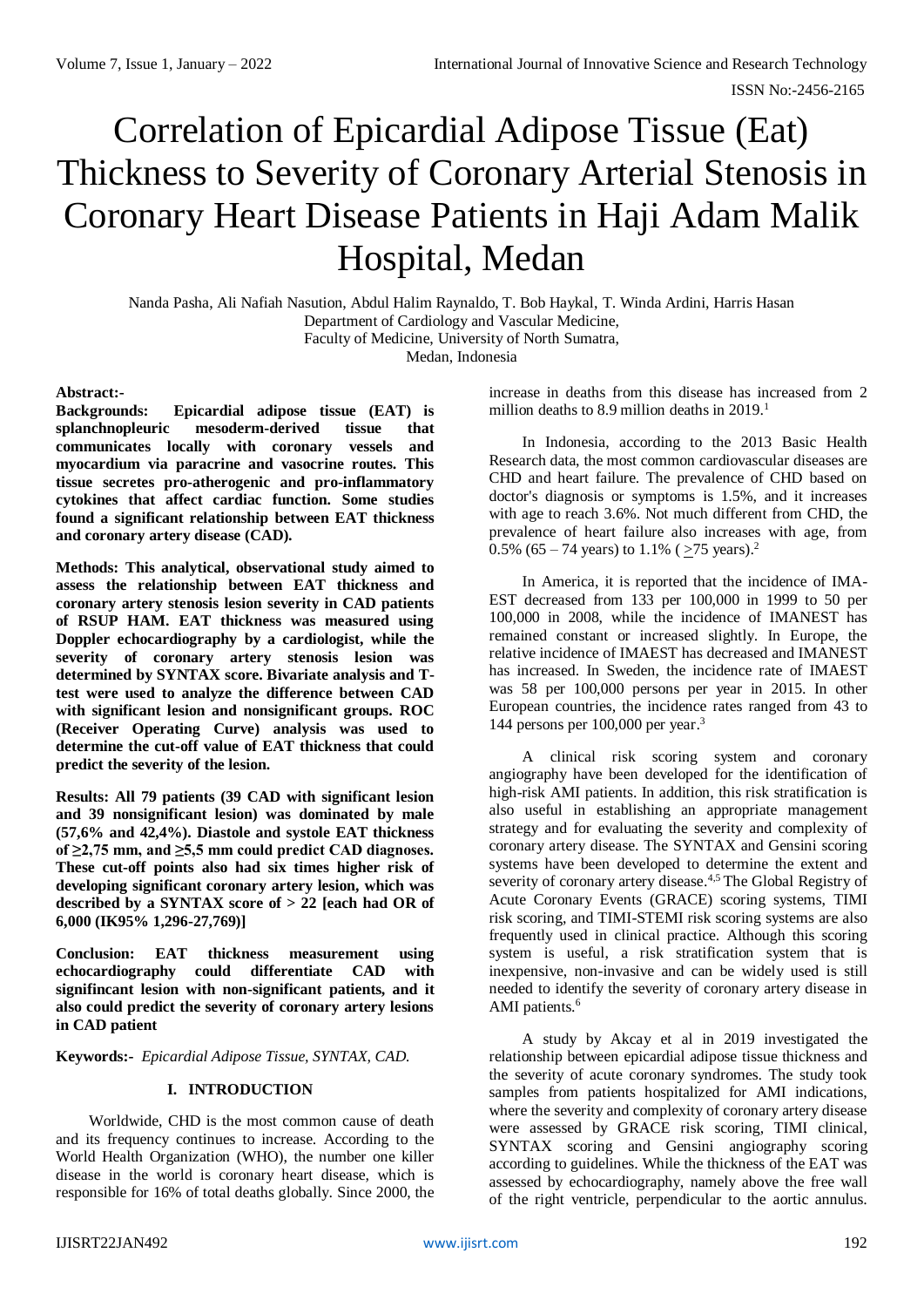After doing the research, Akcay et.al found a positive and significant correlation between the thickness of the EAT with the SYNTAX score  $(r = 0.243, p = 0.035)$  and the Gensini score ( $r = 0.394$ ,  $p < 0.001$ ). Multivariate linear regression analysis showed that EAT thickness could predict SYNTAX scores ( $\beta$  = 0.06, p < 0.001) and Gensini scores ( $\beta$  $= 0.04$ ,  $p = 0.006$ ) in all patients.<sup>7</sup>

Eroglu et al compared CHD patients with individuals with normal coronary arteries and found that CHD patients had an increased EAT thickness, and this correlated with the Gensini score. Similarly, the study of Erkan et.al found a correlation of EAT with Gensini and SYNTAX scores in patients with unstable angina pectoris or myocardial infarction, and proposed that EAT could be a predictor of these conditions. <sup>8</sup>Gul et al also found that EAT was associated with GRACE risk scores in IMA-NEST patients and Altun et al observed a correlation between EAT and SYNTAX scores in 65 patients with ACS.<sup>5</sup>In addition, Ozcan et al in 2019 found an independent relationship between EAT and TIMI risk scores in APTS/IMA-NEST patients. 6

Noldy et al concluded that epicardial adipose thickness was significantly correlated with the degree of coronary artery stenosis based on the Gensini score. It was stated that epicardial adipose thickness of 6.15 mm had a good enough ability to differentiate mild-moderate and severe stable CHD patients based on the Gensini score. <sup>9</sup>The author wanted to examine the relationship between Epicardial Adipose Tissue (EAT) thickness and the severity of coronary artery stenosis in patients with coronary heart disease at Haji Adam Malik General Hospital, Medan.

## **II. METHODS**

This type of research is an observational analytic study with a cross sectional study design, which is to assess the relationship between Epicardial Adipose Tissue (EAT) thickness and the severity of coronary artery stenosis in coronary heart disease (CHD) patients treated at H. Adam Malik Hospital, Medan. This research was conducted at H. Adam Malik Hospital Medan from August 2021 to December 2021. The target population is all patients with coronary heart disease. The affordable population is coronary heart disease patients who are treated at H. Adam Malik Hospital, Medan. The sample is an affordable population that meets the inclusion and exclusion criteria, taken consecutively until the number of samples is met. The minimum sample size required in this study was 39 subjects per group so that the total research subjects were 78 people.

The inclusion criteria of this study were patients with clinical and supportive examinations as coronary heart disease (CHD) patients, namely, stable angina pectoris, APTS, IMA-EST and IMA-NEST, patients with a diagnosis of acute coronary syndrome who underwent therapy according to the recommended medical service mix in Cardiac Center H. Adam Malik General Hospital, patients with a diagnosis of coronary heart disease who underwent coronary angiography examination according to the combination of medical services available at Cardiac Center H. Adam Malik General Hospital and patients signed an informed consent letter to be included in the study.

The exclusion criteria for this study were patients with normal coronary artery angiography, patients with significant valvular disease, patients who had undergone heart valve surgery, or, IKP procedures, or coronary artery bypass surgery, patients who were pregnant and patients with echocardiographic findings that not good. Before starting the research, the researcher asked for ethical clearance from the Ethical Committee for Assessing Research Ethics, Faculty of Medicine, Universit as Sumatera Utara. Each subject who was included in the study sample was explained and asked for approval using an informed consent signed by the participants and the researcher. All samples of this study were patients with coronary heart disease (CHD) who were treated at PJT H. Adam Malik Hospital Medan (HAM) according to the inclusion and exclusion criteria.

The researcher examined the patient's medical record to see the history, physical examination, electrocardiography (ECG), blood laboratory, anthropometric examination, echocardiography and angiography, then recorded the significance of the severity of coronary artery stenosis during the patient's stay. Blood examination through the Clinical Pathology laboratory of RS. Haji Adam Malik Medan using Architech C4000 and C8000 tools. ECG assessment using Bionet Cardiotouch 3000 with a speed of 25 mm/s and an amplitude of 10 mV.

Coronary angiography examination was carried out in the cathlab room and the results of coronary angiography and the calculation of the SYNTAX score were validated by a specialist interventional heart and blood vessel specialist, while echocardiography was used to assess the thickness of the EAT which was assessed during the systolic phase (marked at the peak of the R wave on the ECG) and during the systolic phase. diastolic (marked by the end of the T wave on the EKG) taken in the parasternal long axis and parasternal short axis views about the papillary muscles performed in the Echo Poly PJT room at H. Adam Malik Hospital Medan using a GE Vivid E95 3D with an M5Sc heart probe (1.4 - 4.6). MHz) and GE VIVID VS60 with a 3SC heart probe (1.3 - 4.5 MHz) whose measurement results have been validated by a Cardiologist and Echocardiography Subspecialist.

Anthropometric examination was carried out using a measuring tape and a manual scale when the patient was treated at Cardiac Center H. Adam Malik Hospital. After all the data obtained, data processing, analysis, and hypothesis testing will be carried out using SPSS ver.24.

Statistical data processing and analysis using SPSS program. Categorical variables are represented by number or frequency (n) and percentage (%). Numerical variables are represented by a measure of the concentration of the average value (mean) and a measure of the spread of the standard deviation for normally distributed data. Meanwhile, the data that is not normally distributed is presented in the form of the median. Normality test of numerical variables on all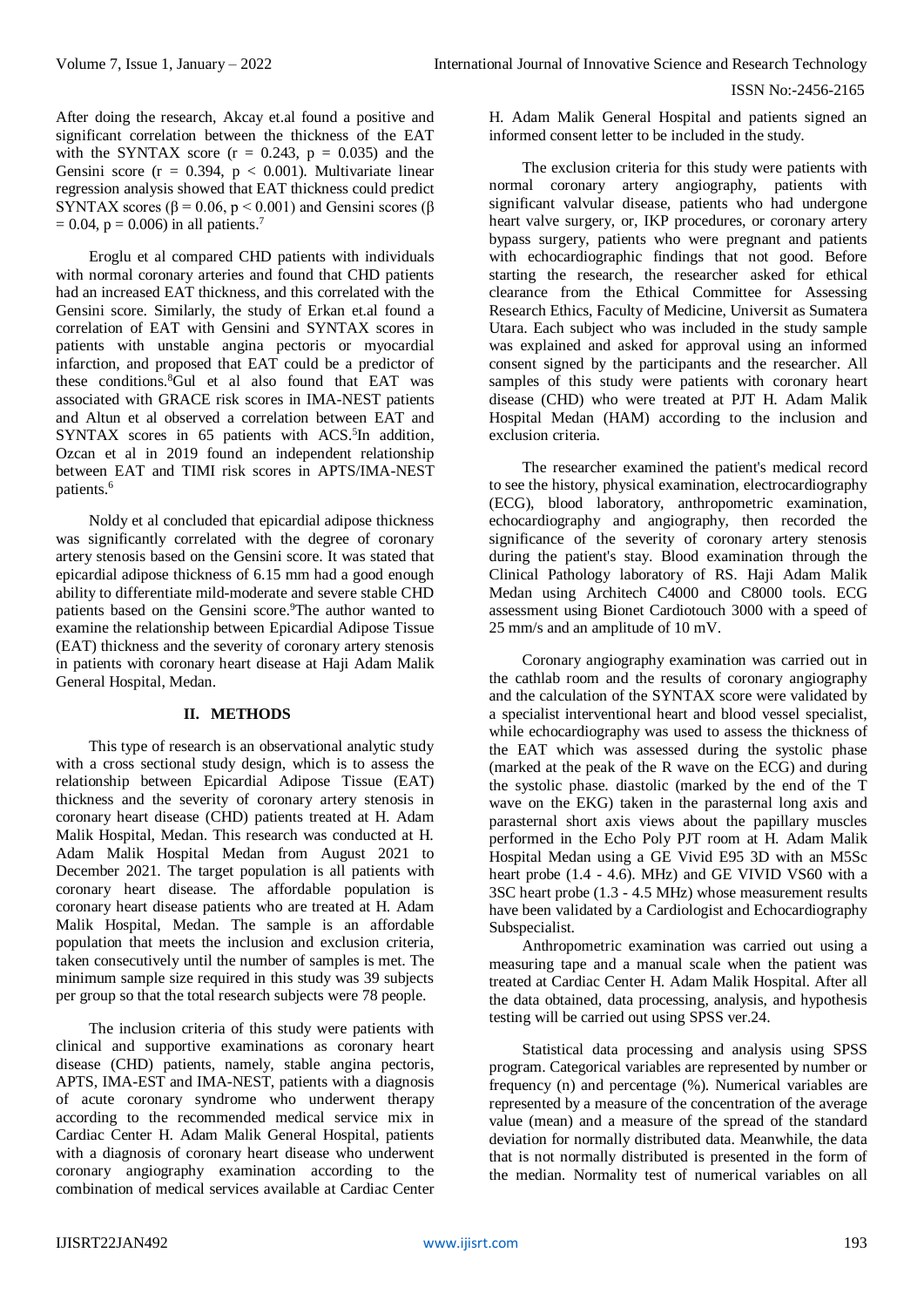research subjects with a sample of  $n > 50$  using the Kolmogorov-Smirnov test.

Bivariate analysis to determine the difference between the two groups on the numerical independent variable and the categorical dependent variable used the Independent Ttest (T-test). If the independent T-test conditions are not met, then the Mann Whitney test is used. To determine the optimal cut-off point for Epicardial Adipose Tissue (EAT) thickness on the severity of coronary artery stenosis in patients with significant and insignificant coronary heart disease, a discrimination analysis test was performed using an ROC (Receiver Operating Curve) curve analysis and the results of the analysis were presented by presenting the AUC value (Area Under Curve) and Confidence Interval 95% cut-off along with sensitivity and specificity values.

## **III. RESULTS**

This study was followed by 78 research subjects with the aim of knowing the relationship between Epicardial Adipose Tissue (EAT) thickness and the severity of coronary artery stenosis in patients with coronary heart disease at Haji Adam Malik Hospital, Medan. Subjects were divided into two groups, namely the CHD group with significant coronary artery lesions and the CHD group with coronary artery lesions, each with the same number of 39 subjects. The majority of the research subjects were male as many as 59 people (75.5%), and the average age of the research subjects was 54 years, the characteristics of the research subjects are presented in table 1.

Based on age, the age of CHD patients with significant lesions (54.58 years) was relatively the same as the age of CHD patients with non-significant lesions (54.38 years), there was no statistically significant difference. Comparison of the proportion of CHD patients with male to female significant lesions has a ratio of 7:1 while the proportion of male to female CHD patients with non-significant lesions has a ratio of 5:3. CHD patients with significant lesions had a lower median weight (65 kg) than CHD patients with nonsignificant lesions (66 kg), and there was no statistically significant difference. CHD patients with significant lesions had a higher BMI, waist circumference, and upper arm circumference (UAC) than CHD patients with nonsignificant lesions and there was a statistical difference.

Based on disease history, CHD patients with significant lesions had a history of diabetes mellitus (37.8%)

less than CHD patients with non-significant lesions who had a history of diabetes mellitus (62.2%), and there was a significant difference. CHD patients with significant lesions had a history of hypertension (57.1%) more than CHD patients with non-significant lesions who had a history of hypertension (42.9%), and there was no statistically significant difference. CHD patients with significant lesions had a history of hypercholesterolemia (68.4%) more than CHD patients with non-significant lesions who had a history of hypercholesterolemia (31.6%), and there was a statistically significant difference. CHD patients with significant lesions smoked (54.4%) more than CHD patients with nonsignificant lesions who smoked  $(45.6\%)$ , and there was no statistically significant difference.

Based on the results of lipid profile examination, the median total cholesterol level of CHD patients with significant lesions (167.51 mg/ml) was lower than the median total cholesterol level of CHD patients with nonsignificant lesions (177.74 mg/ml) although there was no significant difference. statistically. The median LDL level of CHD patients with significant lesions (133 mg/ml) was higher than the median LDL level of CHD patients with non-significant lesions (117.74 mg/ml) and there was a statistically significant difference. The median HDL level of CHD patients with significant lesions (35 mg/ml) was lower than the median HDL level of CHD patients with nonsignificant lesions (39 mg/ml), but there was no statistically significant difference. The median triglyceride levels of CHD patients with significant lesions (124 mg/ml) were lower than the median triglyceride levels of CHD patients with non-significant lesions (132 mg/ml), there was no statistically significant difference.

The median ejection fraction of CHD patients with significant lesions (43%) was lower than the median ejection fraction of CHD patients with nonsignificant lesions (57%), there was a statistically significant difference. The median EAT thickness of the diastolic phase of CHD patients with significant lesions (3 mm) was higher than the median EAT of diastolic phase of CHD patients with nonsignificant lesions (1 mm), there was a statistically significant difference. The median EAT systolic thickness of CHD patients with significant lesions (6 mm) was higher than the median EAT systolic phase of CHD patients with non-significant lesions (2 mm), there was a statistically significant difference.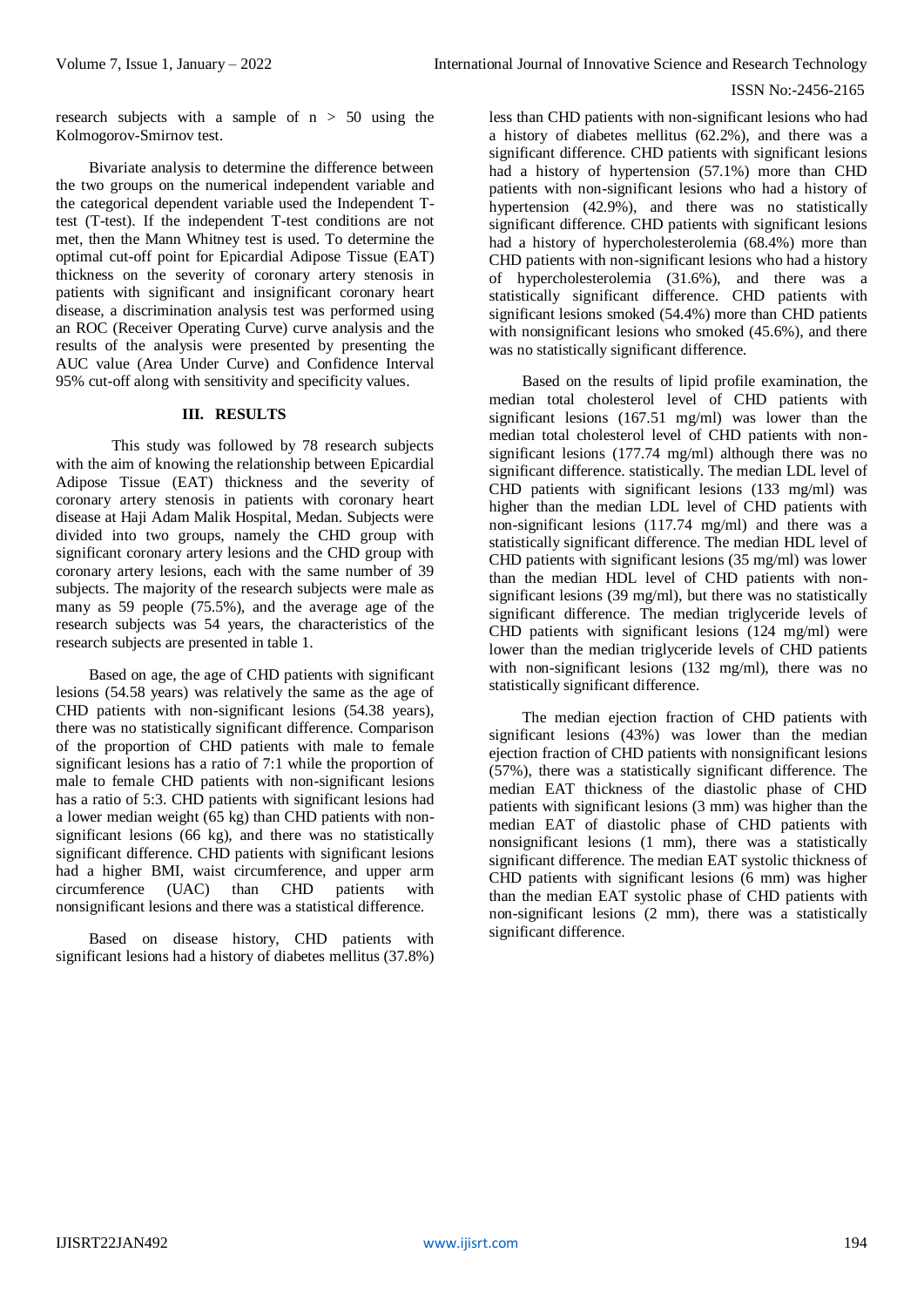| <b>Characteristics</b>    | <b>CHD</b> with significant<br>coronary artery lesions | <b>CHD</b> with nonsignificant<br>coronary artery lesion | p-value |  |
|---------------------------|--------------------------------------------------------|----------------------------------------------------------|---------|--|
|                           | $(n=39)$                                               | $(n=39)$                                                 |         |  |
| Age, (years)              | 54,58±9,36                                             | 54,38±7,81                                               | 0,917   |  |
| Gender, $n$ (%)           |                                                        |                                                          |         |  |
| Male                      | 34(57,6)                                               | 25(42,4)                                                 | 0,018   |  |
| Female                    | 5(26,3)                                                | 14(73,7)                                                 |         |  |
| Weight, (kg)              | 65 (48-104)                                            | 66 (45-110)                                              | 0,396   |  |
| Height, (cm)              | 165 (149-180)                                          | 165 (149-176)                                            | 0,864   |  |
| IMT, $(kg/m2)$            | $26,09\pm2,59$                                         | $24,59 \pm 3,45$                                         | 0,033   |  |
| $UAC$ , $(cm)$            | $30,92 \pm 3,68$                                       | 27,94±3,28                                               | < 0.001 |  |
| Waist size, (cm)          | $97,28 \pm 6,88$                                       | 86,94±8,37                                               | < 0.001 |  |
| Comorbid, Yes n(%)        |                                                        |                                                          |         |  |
| Diabetes mellitus,        | 14(37,8)                                               | 23(62,2)                                                 | 0,041   |  |
| Hypertension              | 24(57,1)                                               | 18 (42,9)                                                | 0,173   |  |
| Hypercholesterolemia      | 26(68,4)                                               | 12(31,6)                                                 | 0,002   |  |
| Smoke                     | 31(54,4)                                               | 26(45,6)                                                 | 0,202   |  |
| Lab exams                 |                                                        |                                                          |         |  |
| Hemoglobin (gr/dl)        | $13,4(9,10-18,5)$                                      | 14,3 (7,90-18,60)                                        | 0,122   |  |
| Total cholesterol (mg/ml) | $167,51\pm33,90$                                       | $177,74 \pm 37,06$                                       | 0,207   |  |
| $LDL$ (mg/ml)             | $133,17\pm27,39$                                       | 117,28±31.93                                             | 0,021   |  |
| $HDL$ (mg/ml)             | $35(10-106)$                                           | 39 (18-62)                                               | 0,269   |  |
| Triglyceride (mg/ml)      | 124 (66-416)                                           | 132 (60-326)                                             | 0,764   |  |
| Fasting BGL (mg/dl)       | 113 (75-249)                                           | 110 (82-357)                                             | 0,956   |  |
| 2PP BGL (mg/dl)           | 132 (82-325)                                           | 145 (70-295)                                             | 0,187   |  |
| $Hb1AC$ (%)               | $6,10(4,90-12,80)$                                     | $6,00(5,00-10,60)$                                       | 0,606   |  |
| Troponin I (ng/ml)        | 2,00 (0,01-26,90)                                      | $0,01(0,01-1,50)$                                        | < 0,001 |  |
| CKMB (ng/ml)              | 71 (12-501)                                            | $20(15-29)$                                              | < 0,001 |  |
| ACS, $n\%$                |                                                        |                                                          |         |  |
| AP                        | 6(17,6)                                                | 28 (82,4)                                                | 0,029   |  |
| <b>STEMI</b>              | 12(100,0)                                              | 0(0,0)                                                   |         |  |
| <b>NSTEMI</b>             | 20(100,0)                                              | 0(0,0)                                                   |         |  |
| <b>UAP</b>                | 1(8,3)                                                 | 11(91,7)                                                 |         |  |
| Ejection Fraction (%)     | 43 (22-67)                                             | $57(33-73)$                                              | < 0.001 |  |
| <b>TAPSE</b>              | $20(13-27)$                                            | $21(16-25)$                                              | 0,277   |  |
| Thickness EAT (mm)        |                                                        |                                                          |         |  |
| EAT Diastolic             | $3,00(1,50-4,00)$                                      | $1,00(1,00-4,50)$                                        | < 0,001 |  |
| EATSystolic               | $6,00(3,00-8,00)$                                      | $2,00(2,00-9,00)$                                        | < 0,001 |  |

Table 1: Characteristics of Research Subjects

The analysis was continued with multivariate analysis to determine the factors that most play a role as a marker of the severity of coronary artery lesions in patients with coronary heart disease. The variables included in the multivariate analysis were BMI, ALL, waist circumference, diabetes mellitus, hypertension, smoking, hemoglobin, troponin I, CKMB, total cholesterol, LDL, diastolic EAT, systolic EAT, and Ejection fraction. Based on logistic regression analysis with a backward stepwise conditional approach of 11 steps, the final results are obtained as presented in table 2.

Elevated CKMB levels had a 1.088x risk of coronary artery lesion severity, which was statistically significant with [β 0.084; OR 1.088 (CI 95% 1.022 – 1.158) p value = 0.008]. Increased diastolic EAT thickness had a 2.864x risk of coronary artery lesion severity, which was statistically significant with [β 1.052; OR 2.864 (CI 95% 1.240-6.614) p value =  $0.014$ ]. Decreased ejection fraction had a  $0.865x$ risk of coronary artery lesion severity, which was statistically significant with [β -0.145; OR 0.865 (CI 95%  $0.792 - 0.946$ ) p value =  $0.001$ ].

| <b>Parameter</b>             | Coefficient beta | p-value | OR    | IK 95%          |
|------------------------------|------------------|---------|-------|-----------------|
| $CKMB$ (ng/ml)               | 0.084            | 0.008   | 1.088 | $1,022 - 1,158$ |
| EAT Diastolic (mm)           | 1.052            | 0.014   | 2.864 | $1,240 - 6,614$ |
| <i>Ejection Fraction</i> (%) | $-0.145$         | 0,001   | 0.865 | $0,792 - 0,946$ |
| Cons                         | 1.733            |         |       |                 |

Table 2: Factors that act as markers of the severity of coronary lesions in patients with coronary heart disease

Binary Logistics Regression Test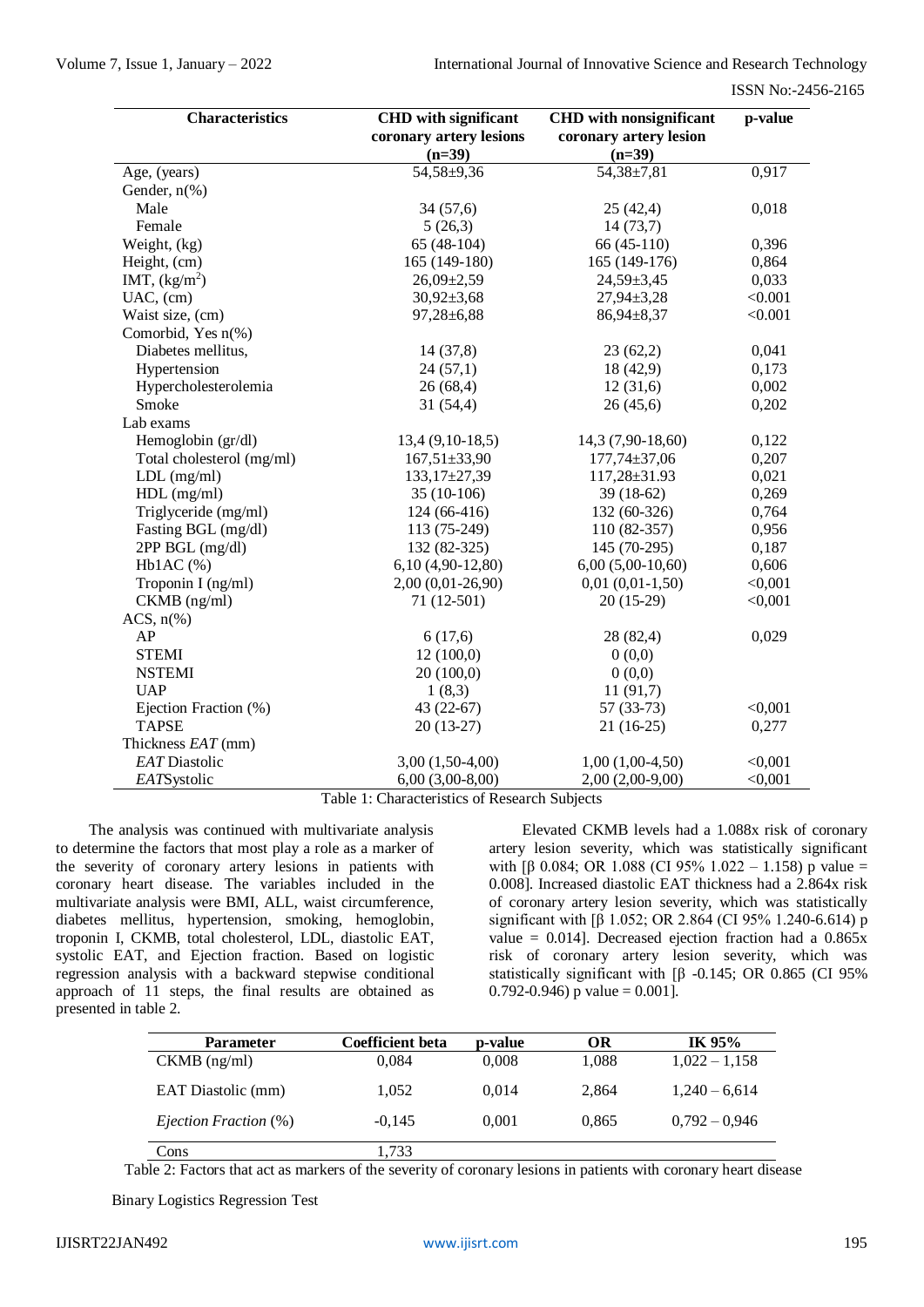The graph shows that the optimal cut point for diastolic EAT is at 2.75, meaning that subjects with Epicardial Adipose Tissue (EAT) Diastolic thickness  $\geq$  2.75 are CHD patients with significant lesions with sensitivity 66.7%, specificity 68.4%, positive predictive value (PPV) 43.8%, and negative predictive value (NPV) 84.8%.

While the optimal cut-off point for systolic EAT is 5.5, meaning that subjects with a systolic Epicardial Adipose Tissue (EAT) thickness of  $\geq$ 5.5 are CHD patients with significant lesions with sensitivity 66.7%, specificity 68.4%, positive predictive value. (PPV) 43.8%, and negative predictive value (NPV) 84.8%.





The severity of coronary artery lesions was assessed by a SYNTAX score which was categorized into two, namely moderate-severe >22 and low severity 22. The relationship between Epicardial Adipose Tissue (EAT) thickness in CHD patients and the severity of coronary artery stenosis in coronary heart disease patients with significant lesions at Haji Adam Malik General Hospital Medan is presented in Tables 3 and 4.

A total of 39 CHD patients with significant lesions were confirmed by angiography. A total of 27 subjects had a diastolic EAT thickness 2.75 mm, 18 subjects (46.2%) of

| <b>EAT</b>     | Syntax score |                 |        | $P_{-}$ |      |
|----------------|--------------|-----------------|--------|---------|------|
| diastolic      | Syntax>2     | Syntax $\leq$ 2 | Total  | valu    | ΟR   |
|                | $2(n=21)$    | $2(n=18)$       |        | e       |      |
| $EAT \geq 2.7$ |              |                 | 27     |         |      |
|                | 18 (46,2)    | 9(23,1)         | (69,2) | 0.03    | 6,00 |
|                |              |                 |        | Q       |      |
| EAT < 2.7      | 3 (7.7)      | 9 (23,1)        | 12     |         |      |

whom had syntax>22 and as many as 12 subjects had an EAT thickness  $\langle 2.75 \text{ mm}$  and had syntax $>$ 22 as many as 3 patients (7.7% ). Based on the analysis, there was a statistically significant relationship between the thickness of the diastolic EAT and the severity of coronary artery lesions in coronary heart disease patients with significant lesions with p value  $= 0.039$  (table 4.4). Diastolic EAT 2.75 mm had a 6x risk of coronary artery lesion severity, which was statistically significant with [OR 6,000 (95% CI 1.296- 27.769)].

| $\overline{\phantom{0}}$<br>$\ddot{\phantom{1}}$<br>◡ | (30, 8) |
|-------------------------------------------------------|---------|
|                                                       |         |

Table 3: Relationship between Diastolic EAT thickness and severity of coronary artery lesions as assessed by the SYNTAX score in CHD patients with significant lesions *Chi square test*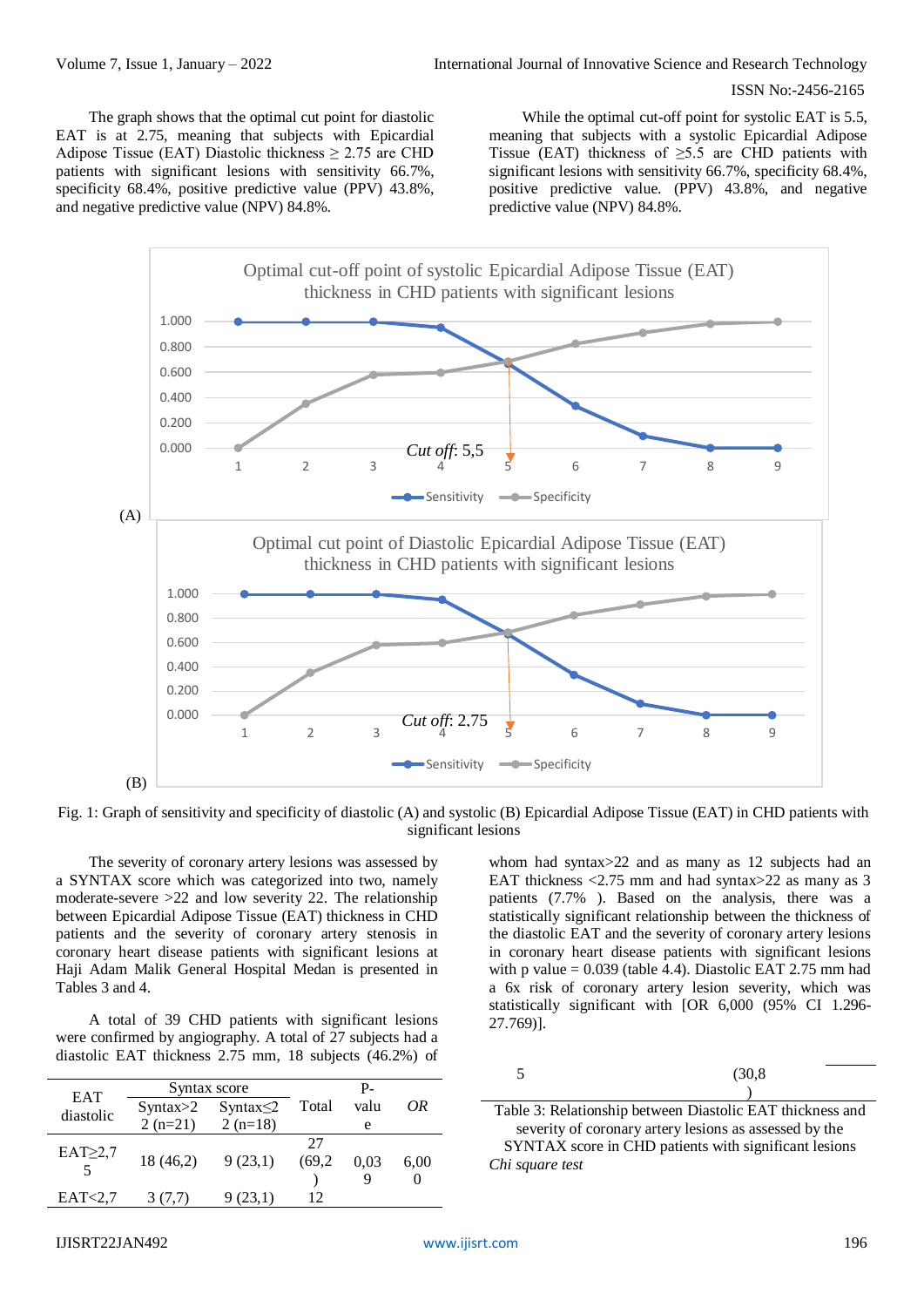A total of 27 subjects had a systolic EAT thickness 5.5 mm, 18 subjects (46.2%) of whom had syntax>22 and as many as 12 subjects had a systolic EAT thickness <5.5 mm and had syntax>22 as many as 3 patients (7.7 %). Based on the analysis, there was a statistically significant relationship between the systolic EAT thickness description and the

severity of coronary artery lesions in patients with coronary heart disease with significant lesions with  $p$  value = 0.039 (table 4.5). EAT systolic 5.5 mm had a 6x risk of coronary artery lesion severity, which was statistically significant with [OR 6,000 (95% CI 1.296-27.769)]

|               | Syntax score         |                         | Total    |         |       |
|---------------|----------------------|-------------------------|----------|---------|-------|
| EAT systolic  | Syntax $>$ 22 (n=21) | Syntax $\leq$ 22 (n=18) |          | p-value | OR    |
| $EAT \ge 5.5$ | 18 (46,2)            | 9 (23,1)                | 27(69,2) | 0.039   | 6,000 |
| EAT<5.5       | 3 (7.7)              | 9 (23,1                 | 12(30,8) |         |       |

Table 4. Relationship between systolic EAT thickness and severity of coronary artery lesions as assessed by the SYNTAX score in CHD patients with significant lesions

*Chi square test*

## **IV. DISCUSSIONS**

There is a difference between the thickness of the EAT in patients with CHD with significant lesions and CHD with non-significant lesions, so our study continued the analysis to determine the cut-off point of EAT thickness in predicting the diagnosis of CHD with significant lesions. It was found that a diastolic EAT cut-off above equal to 2.75mm can establish the diagnosis of CHD with significant lesions; with a sensitivity of 66.7% and a specificity of 68.4%. Meanwhile, the systolic EAT measurement results equal to 5.5 mm can confirm the diagnosis of CHD with significant lesions with a sensitivity of 66.7% and a specificity of 68.4%.

This finding is supported by research which found a higher mean EAT in patients who underwent angiography and found CHD with significant lesions  $(5.4 \pm 1.9 \text{ mm})$ , compared to patients with CHD with nonsignificant lesions  $(4.4 \pm 1.8 \text{ mm})$ .<sup>1</sup>In addition, a meta-analysis involving 2872 patients showed that CHD patients had an increase in EAT thickness and volume compared to subjects without CHD.<sup>2</sup>Xiu et.al found that the mean difference in EAT thickness between CHD and non-CHD patients was 1.57 mm (95% CI: 0.74, 2.40, P<0.00001) and the mean difference for EAT volume was 15.22 ml (95% CI: 7.58, 22.87, P<0.0001). Research by Wang et al<sup>3</sup>also found that increased EAT volume was associated with coronary atherosclerosis, coronary calcium scores, as well as inflammatory biomarkers of CHD. In addition, eker T et al, Aydın E et al, Alpaydın S et al, and Ozturk MT et al also found that EAT was associated with left ventricular hypertrophy, abnormal geometry of the left ventricle, microalbuminuria, carotid intima media thickness and chronic inflammatory diseases such as rheumatoid arthritis  $^{4-7}$ .

Previous studies have succeeded in looking at the relationship between EAT and the incidence of CHD 8– 11 .However, our current study conducted a deeper analysis that assessed the relationship of EAT with lesion severity with the SYNTAX score, which describes the characteristics of the lesion and its functional impact, thus illustrating the complexity of CHD. From the obtained EAT threshold values, we continued the analysis to assess whether there was a relationship between these values and the severity of coronary artery lesions which were divided into SYNTAX

22 and SYNTAX  $> 22$ . Our study found a significant relationship between diastolic and systolic EAT thickness features on the severity of arterial lesions. coronary heart disease patients with significant lesions ( $p = 0.039$ ). A diastolic EAT 2.75 mm and a systolic EAT 5.5 mm each had a 6x risk of coronary artery lesion severity [OR 6,000 (CI 95% 1.296-27.769)] and OR 6,000 (CI 95% 1.296-27.769), respectively.

The results of this study are in line with the research of Erkan <sup>12</sup>who also found that EAT thickness as measured by echocardiography was independently associated with CHD complexity as evidenced by the SYNTAX score. Erkan et.al proposed that early identification of EAT thickness in patients with CHD could be useful for physicians to consider choosing prevention and more aggressive therapeutic strategies and offer patients to perform cardiac catheterization for early diagnosis. Erkan et al's study found that the cut-off thickness of the EAT at end-systole that could predict critical illness was 5.75 mm (with AUC 0.875; 95% KI, 0.825–0.926; P < 0.001) <sup>12</sup>.

In addition, Gökdeniz et.al also conducted a study to examine the relationship between EAT thickness and CHD complexity in non-diabetic patients. The study found that the thickness of the EAT was significantly correlated with the SYNTAX score ( $r = 0.629$ ;  $P < 0.001$ ). The study also determined a threshold value of EAT thickness measured at end-diastole, which is 5mm, as a predictor of an intermediate-high SYNTAX score (AUC=0.851; 95% CI, 0.775–0.91), with a specificity of 92.2% and a sensitivity of  $77.4\%$ <sup>13</sup>.

Research by Shambu et.al<sup>14</sup>also found that the EAT thickness threshold value of 4.75 mm was able to predict CHD with a sensitivity of 87% and specificity of 63%. The EAT value was measured at end-systole. However, they found that the threshold 5.2 had a better probability of predicting double-vessel-disease (DVD) and triple-vessel disease (TVD). The existence of variations in this threshold value can be influenced by several things, namely ethnic differences, traditional risk factors, and EAT measurement  $techniques<sup>14</sup>$ .

Wang et.al<sup>15</sup>also reported that echocardio graphically measured EAT thickness was associated with SYNTAX scores in acute myocardial infarction patients. The mean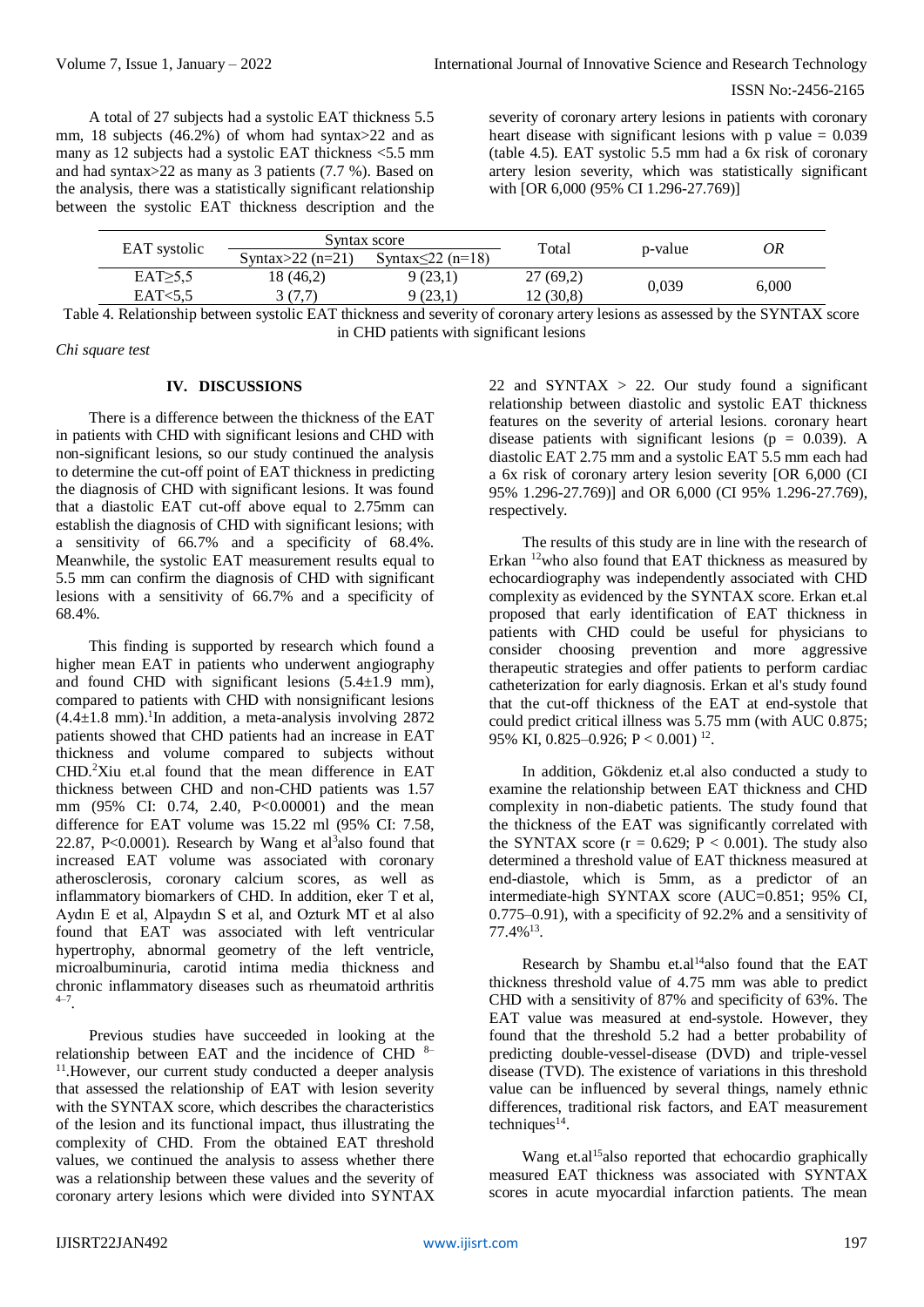EAT was found to be greater in the group with the higher SYNTAX score  $(≥33)$  than the group with the lower SYNTAX (<33), namely  $5.6 \pm 1.1$  versus  $4.1 \pm 1$  mm (P < 0.01). However, this study only examined patients who experienced myocardial infarction only. In contrast to the current study which has expanded the subject, namely subjects diagnosed with CHD.

Clinical observations suggest that the proximal part of the coronary arteries is more deeply embedded in the epicardial fat, than the distal part, so that this condition makes the condition more prone to atherosclerosis. This situation is related to the small amount of periadventital adipose tissue, which is a continuation of the EAT . tissue<sup>16</sup>. Vela et.al<sup>17</sup> demonstrated the importance of this periadventitial adipose tissue in the development of atherosclerosis, and highlighted the presence of macrophage aggregation in this tissue.

The EAT tissue produces large amounts of proinflammatory and pro-atherogenic mediators.<sup>18-20</sup>. On the other hand, adiponectin, which exerts anti-atherogenic effects through improved endothelial function and mitigating inflammation, has decreased expression in EAT tissues of CHD patients<sup>20</sup>.

Research by Bagheri et.al  $^{21}$ found that creatinine was significantly associated with the prevalence and severity of CHD, as determined by the presence of narrowing of the coronary artery lumen (>70%) [odds ratio 1.79 (1.47-2.20), p<0.001; and  $F(3,528) = 3.0$ , p=0.03]. Several mechanisms are involved in the association of serum creatinine with an increased risk of  $CHD<sup>22</sup>$ . Muscle is a major source of serum creatinine, and is also a target organ for insulin<sup>23,24</sup>. It is proposed that serum creatinine levels may be an indicator factor for diabetes and CHD. Several studies have reported that creatinine correlates with inflammatory markers $25,26$ .

In this study, it was found that an increase in CKMB levels had a 1.031x risk of coronary artery lesion severity, which was statistically significant with [β 0.031; OR 1.031] (CI 95%  $1.007 - 2.056$ ) p value = 0.011]. As previously noted, creatine kinase (CK) is a cytosolic protein involved in mitochondrial phosphate transport. CK has three different dimeric forms, namely MM, MB, and BB. Prior to the use of troponins, CK-MB was a cardiac enzyme that was used as the standard for the diagnosis of myocardial infarction. CK is found in all otto tissue and is not specific for myocyte injury only, but CK-MB is relatively specific for myocardial tissue. CK-MB can be found in serum within 4-6 hours of the onset of myocardial ischemia, but can also be up to 12 hours. The presence of increased levels of CK-MB should be interpreted as a danger where there is muscle injury, especially the heart muscle<sup>27</sup>.

Decreased ejection fraction was also found to have a 0.798x risk of coronary artery lesion severity, which was statistically significant with [β -0.233; OR 0.792 (CI 95% 0.684-0.918) p value =  $0.002$ . This study supports a previous study conducted by Li et.al who conducted a cohort study of CHD patients who were established for  $15 \pm$ 12 months, and patients were divided into a group with left ventricular ejection fraction (LVEF) 0.50 and a low LVEF

group (LVEF< 0.50). From the analysis results, it was found that compared to the group with normal LVEF, the lower LVEF group had a more severe degree of coronary artery stenosis (Gensini score: 62.85±41.45 vs. 47.68±33.26,  $P<0.05)^{28}$ .

In this study, it was found that DM patients were found more in CHD patients with non-significant lesions. This may be due to the small number of patients involved in this study, so it does not really describe the state of the patient's metabolic disorders, especially diabetes mellitus as a whole. In addition, in this study we did not further analyze the onset, duration, and treatment of diabetes mellitus in patients. As is well known, clinical risk factors that indicate an increased risk of cardiovascular disease in diabetic patients are age over 40 years for men and 50 years for women and a long duration of diabetes; where there is an 85% increase in risk for every additional 10 years of diabetes mellitus duration. In addition, treatment-treated diabetes mellitus patients with HbA1c levels below 6% successfully demonstrated reduced cardiovascular-related risks. Unfortunately, the variables mentioned above have not been included in the analysis in this study, and are expected to be additional material for future research. $24,28$ 

## **V. CONCLUSION**

In this study, we concluded that there was a significant relationship between systolic and diastolic Epicardial Adipose Tissue (EAT) values in CHD patients with significant lesions and CHD with non-significant lesions (p < 0.001). The cut off point of Diastolic EAT thickness was 2.75. mm and EAT Systolic thickness 5.5 mm in predicting the incidence of significant coronary artery stenosis in coronary heart disease patients. Diastolic EAT 2.75 mm and systolic EAT 5.5 mm had a 6x risk of coronary artery lesion severity with a SYNTAX score > 22 which was statistically significant in CHD patients with significant lesions.

## **REFERENCES**

- [1.] Shemirani H, Khoshavi M. Correlation of echocardiographic epicardial fat thickness with severity of coronary artery disease-an observational study. Anadolu Kardiyoloji Dergisi. 2012;12(3):200–5.
- [2.] Xu Y, Cheng X, Hong K, Huang C, Wan L. How to interpret epicardial adipose tissue as a cause of coronary artery disease: A meta-analysis. Coronary Artery Disease. 2012;23(4):227–33.
- [3.] Wang CP, Yeh LR, Lu LF, Hsu HL, Yu TH, Hung WC, et al. Increased epicardial adipose tissue volume in coronary artery calcium and coronary atherosclerosis: Possible role in inflammatory reaction. Acta Cardiologica Sinica. 2012;28(1):1–9.
- [4.] Şeker T. Epicardial fat thickness is associated with abnormal left ventricle geometry in newly diagnosed hypertension. Acta Cardiologica Sinica. 2019;35(1):91.
- [5.] Aydın E, AltıN C, Sakallıoğlu O, Yılmaz M, Gezmiş E, Sade LE, et al. Epicardial adipose tissue thickness and carotid intima-media thickness in hemodialysis patients. Acta Cardiologica Sinica. 2017;33(3):266–72.